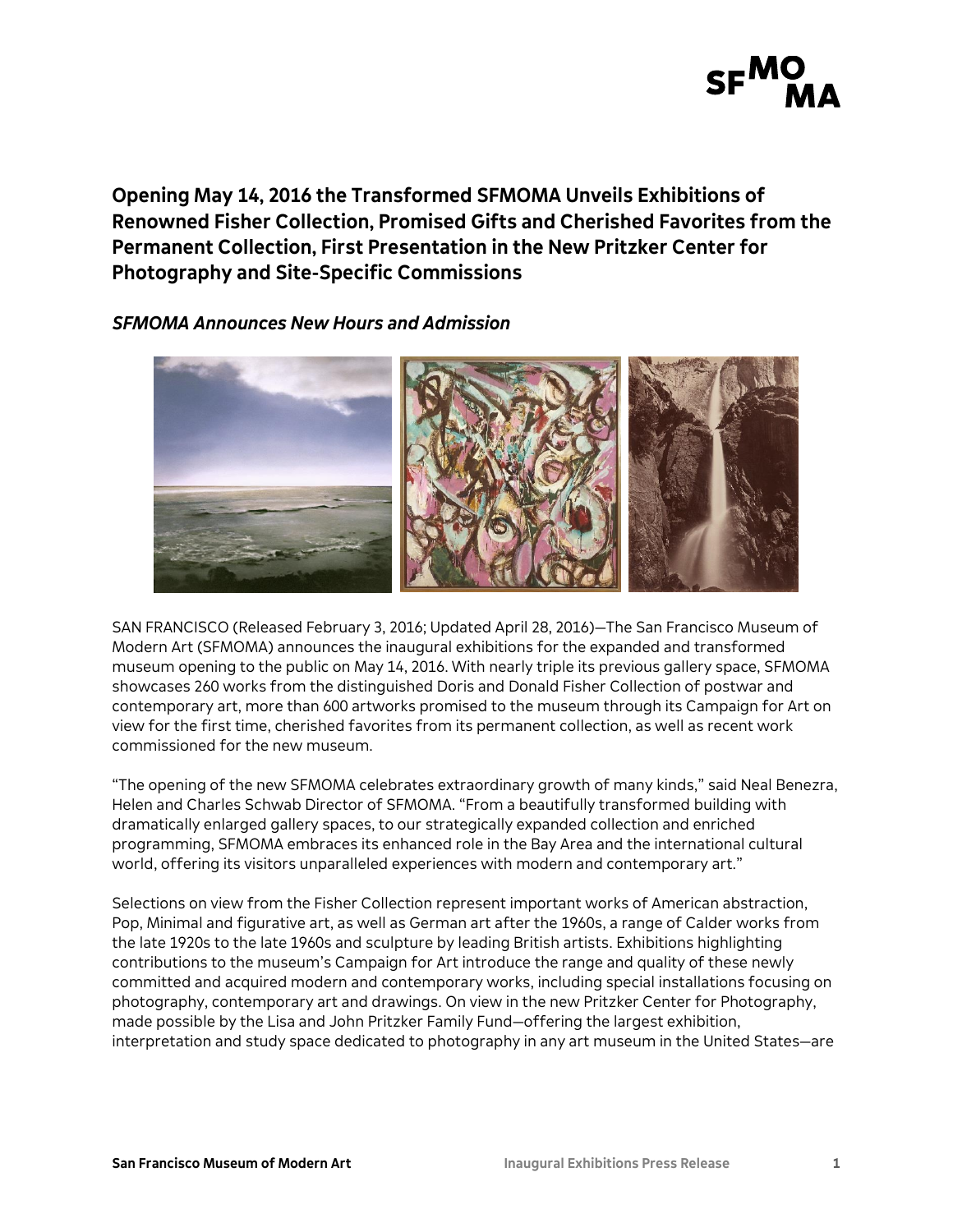works drawn from the museum's collection that illustrate photography's complex and ever-changing relationship with time.

SFMOMA's vibrant commissioning program is inaugurated in the new museum with a site-specific work by Dutch designer, Claudy Jongstra. New galleries dedicated to the art and artists of California underscore SFMOMA's commitment to artists of the Bay Area and beyond. Architecture and design exhibitions include a look at how Snøhetta architects developed the design for SFMOMA and an examination of the lineage of graphic design. A thematic media arts presentation centering on the notion of place presents works by five artists, including a surveillance-based installation by artist Julia Scher that was conceived and adapted for each of SFMOMA's sites with evolving technologies from 1993 to 2016. In addition, the first of a series of installations focusing on selections from SFMOMA's permanent collection provides fresh perspectives on particular works, including recent acquisitions.

The Snøhetta-designed expansion, which incorporates the renovated Botta building that opened in 1995, includes 170,000 square feet of new and renovated indoor and outdoor galleries tailored to the collection, enabling SFMOMA to display more of its outstanding holdings of more than 33,000 modern and contemporary artworks by Alexander Calder, Chuck Close, Frida Kahlo, Jackson Pollock, Gerhard Richter, Richard Serra, Cindy Sherman and numerous others. Deeply integrated into the city, the museum includes an art-filled ground floor open to all free of charge and offers free admission to visitors 18 and younger.

The new SFMOMA is open seven days a week from 10 a.m. to 5 p.m. through Labor Day. The museum offers extended hours on Thursdays, as well as free early morning access to the museum's unticketed ground floor area.

### **Inaugural Exhibitions at the New SFMOMA**

### **The Doris and Donald Fisher Collection**

### *Approaching American Abstraction: The Fisher Collection*

#### Ongoing – Floor 4

This exhibition explores the diverse approaches to abstraction developed since 1950 by selected American artists in the Doris and Donald Fisher Collection. In luscious paint strokes, luminous planes of uniform color and dynamic constructions of wood and metal, the nearly 80 paintings and sculptures assembled illustrate artists' individual ideas about the making and meaning of abstract art. Highlights on view in *Approaching American Abstraction* range from the forceful brushwork of Lee Krasner's *Polar Stampede* (1960), to the enigmatic wood forms of Martin Puryear's *Untitled* (1990) and *Malediction* (2006-2007), to 26 contemplative canvases and reliefs by Ellsworth Kelly and an intimate, octagonal-shaped gallery devoted to paintings by Agnes Martin.

### *Pop, Minimal, and Figurative Art: The Fisher Collection*

### Ongoing – Floor 5

Drawn from the Doris and Donald Fisher Collection, this exhibition spotlights painters and sculptors working in the 1960s and beyond who were associated with American Pop and Minimal art, as well as artists whose work explores the nature of representation and the potential of the human figure as a subject. Featured artists include Carl Andre, Chuck Close, Dan Flavin, Philip Guston, Donald Judd, Sol LeWitt, Roy Lichtenstein and Claes Oldenburg, among others.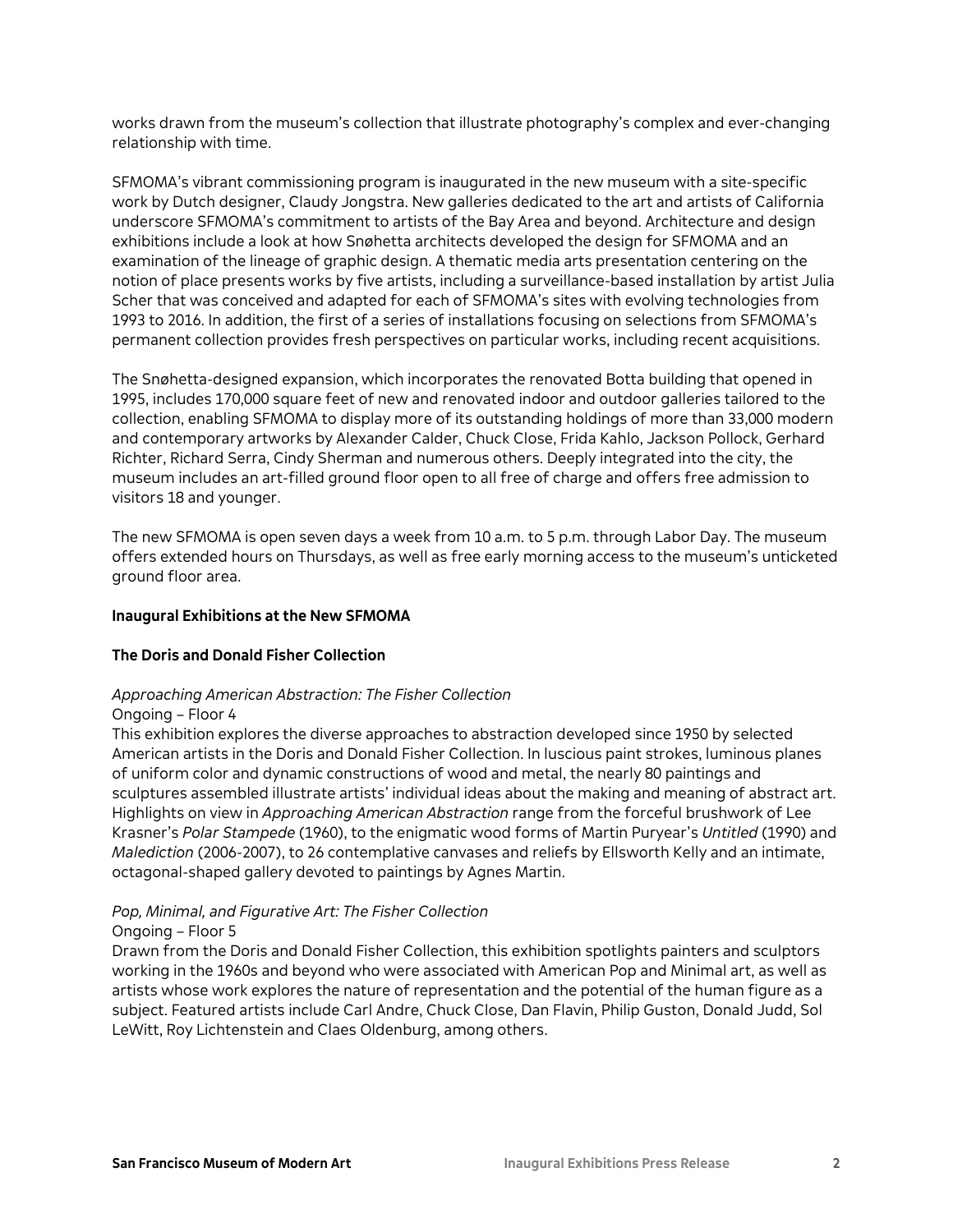Works such as Lichtenstein's *Live Ammo (Tzing!)* (1962) broke away from the emotionally expressive style of abstract painting that had dominated the previous decade. Many artists in this period began engaging commercial fabricators, working collaboratively or delegating to studio assistants. In shifting the emphasis from the creators to the concepts and means of production, works as different as Donald Judd's *To Susan Buckwalter* (1964) and Andy Warhol's *Silver Marlon* (1963) provoked a dialogue about the nature of art and its position within American culture. Painters such as Chuck Close introduced new figurative styles that drew on both Pop and Minimal approaches.

### *German Art after 1960: The Fisher Collection*

# Ongoing – Floor 6

German artists who emerged after 1960 explored their postwar landscape—situated between recent disaster and emerging prosperity—with a combination of skepticism, uncertainty and excitement to begin anew. Drawn from the Doris and Donald Fisher Collection, this exhibition features monographic galleries devoted to leading German artists such as Georg Baselitz, Bernd and Hilla Becher, Anselm Kiefer, Sigmar Polke and Gerhard Richter. Showcasing the span of entire careers or significant artistic phases, the installation offers insight into these artists' development and highlight the Fishers' commitment to contemporary German art. *German Art after 1960* features paintings of bold abstraction, such as Gerhard Richter's *Janus* (1983), playful illusion as in Sigmar Polke's *Untitled* (2003) and historically potent imagery such as in Anselm Kiefer's *Sulamith* (1983). Select works by William Kentridge and Shirin Neshat also are on view, which, like their German counterparts, explore culture in contention and resilience.

# *Alexander Calder: Motion Lab*

# On view through September 10, 2017 – Floor 3

Alexander Calder revolutionized art in the early 1930s by introducing actual movement into his sculptural and pictorial compositions. Animated as if by a life force, these works quickly came to be known as "mobiles." Featuring a selection of artworks installed both indoors and on adjacent terraces, the exhibition traces Calder's explorations of motion from the late 1920s to the late 1960s. Highlights include intimate, manually activated wire sculptures such as *Aquarium* (1929), motorized works such as *Quattro Pendulati* (1943) and eclectic wall-mounted structures such as *Tower with Painting* (1951). *Alexander Calder: Motion Lab* is the inaugural presentation in SFMOMA's Calder gallery and marks the first in a series of annual exhibitions about his work.

### *British Sculptors: The Fisher Collection*

### Through Fall 2017 – Floor 5

This exhibition brings together more than 40 years of sculpture by eight artists born or making their permanent homes in Great Britain. Drawn from the Doris and Donald Fisher Collection, this presentation includes work by Barbara Hepworth and Henry Moore, who pioneered British abstract sculpture in the first half of the 20th century, as well as a diverse selection of more recent works such as Tony Cragg's *Guglie* (1987), Richard Long's *Autumn Circle* (1990), Antony Gormley's *Quantum Cloud VIII* (1999) and Anish Kapoor's *Vortex* (2004). This exhibition inaugurates a new series of annual sculpture exhibitions that will be presented in a sunlit fifth-floor gallery.

Installation of the Doris and Donald Fisher Collection at SFMOMA is supported in part by the Henry Luce Foundation and an award from the National Endowment for the Arts.

### **The Campaign for Art**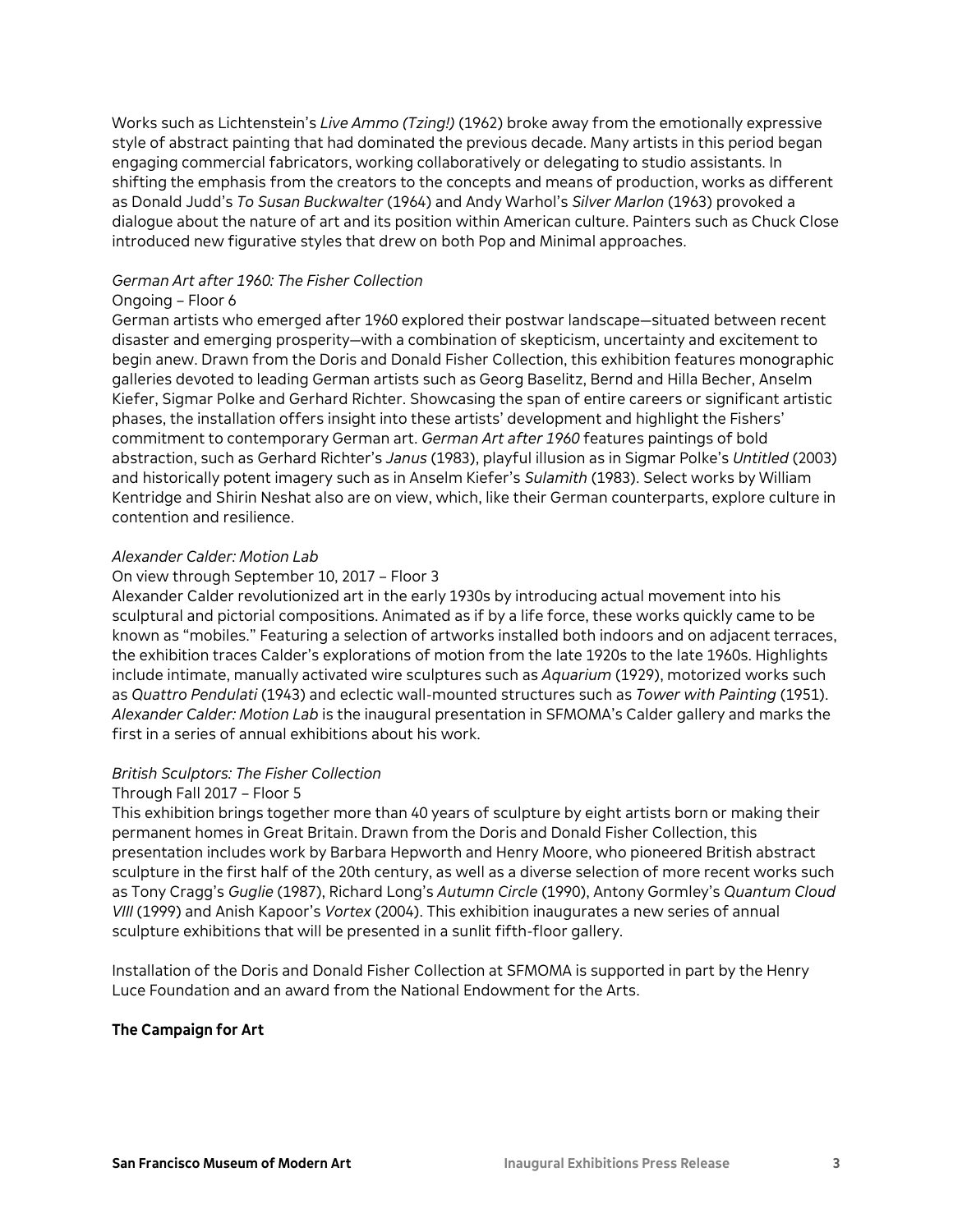# *The Campaign for Art: Modern and Contemporary*

On view through September 18, 2016 – Floor 4

One of several exhibitions highlighting contributions from the museum's Campaign for Art, this installation introduces a wide range of newly committed and gifted modern and contemporary works, filling in gaps and building on strengths of SFMOMA's collection. Illustrating the extraordinary growth in every curatorial department, this exhibition presents a multi-disciplinary selection from the gifts and promised gifts to Architecture and Design, Media Arts, Painting and Sculpture and Photography. Highlights include: paintings by Jackson Pollock, Jasper Johns and Robert Rauschenberg, and an entire gallery dedicated to Joseph Beuys; a gallery devoted to the late work of photographer Diane Arbus; work by video pioneer Nam June Paik and Bay Area artist Lynn Hershman Leeson; a selection of chairs, each of a single material and experimental works of architecture by contemporary practitioners.

# *California and the West: Photography from the Campaign for Art* On view through September 5, 2016 – Floor 3

*California and the West*—a title appropriated from Edward Weston's celebrated book—consists of nearly 200 gifts and promised gifts to the museum that depict wild nature as a spiritual resource and native heritage, illustrate how land has been used over time and explore diverging photographic approaches—from documentation to self-conscious art making. Arranged chronologically from 1856 to 2014, the show reveals changes in the landscape as well as shifts in photographic attitudes and subject matter by artists including Ansel Adams, Manuel Álvarez Bravo, Lewis Baltz, Imogen Cunningham, Lee Friedlander, Jim Goldberg, Dorothea Lange, Ed Ruscha, Peter Stackpole, Larry Sultan, Carleton E. Watkins, Edward Weston, Minor White and others.

Major support for *California and the West: Photography from the Campaign for Art* is provided by Lisa and John Pritzker. Generous support is provided by Randi and Bob Fisher and The Bernard Osher Foundation. Additional support is provided by The Black Dog Private Foundation.

# *The Campaign for Art: Contemporary*

# On view through October 30, 2016 – Floor 7

Comprised of contemporary art acquired through SFMOMA's Campaign for Art, this exhibition highlights works in a variety of mediums that reflect the diversity of art being made since 1980. Grouped by period, geography, artist or sets of ideas or themes, this exhibition relates to long traditions while exploring new combinations of materials and techniques, blurring traditional boundaries and inventing new forms. *The Campaign for Art: Contemporary* includes key figures that emerged in New York such as Robert Gober, Jeff Koons and Sherrie Levine; important California artists such as Mark Bradford, Vincent Fecteau and Charles Ray and international figures such as Doris Salcedo, Thomas Schutte, Luc Tuymans and Ai Weiwei. Also included is an installation by Matthew Barney, time-based works by Jim Campbell, John Gerrard, Takeshi Murata and video works by Cao Guimarães, Nicole Miller and Rivane Neuenschwander, as well as contemporary photography, including a large-scale work by Jeff Wall and a series by Cindy Sherman. This presentation serves not only as a celebration of objects new to the museum's collection, but also as an introduction to the extraordinary creativity that is the art of today.

# *The Campaign for Art: Drawings, Part I*

# On view through September 18, 2016 – Floor 2

This presentation of modern and contemporary drawings, highlighting art from 1914 through the 1970s, inaugurates the museum's first space dedicated to works on paper. Part one of a two-part exhibition, this gallery reveals the rich array of drawings, collages and other works on paper pledged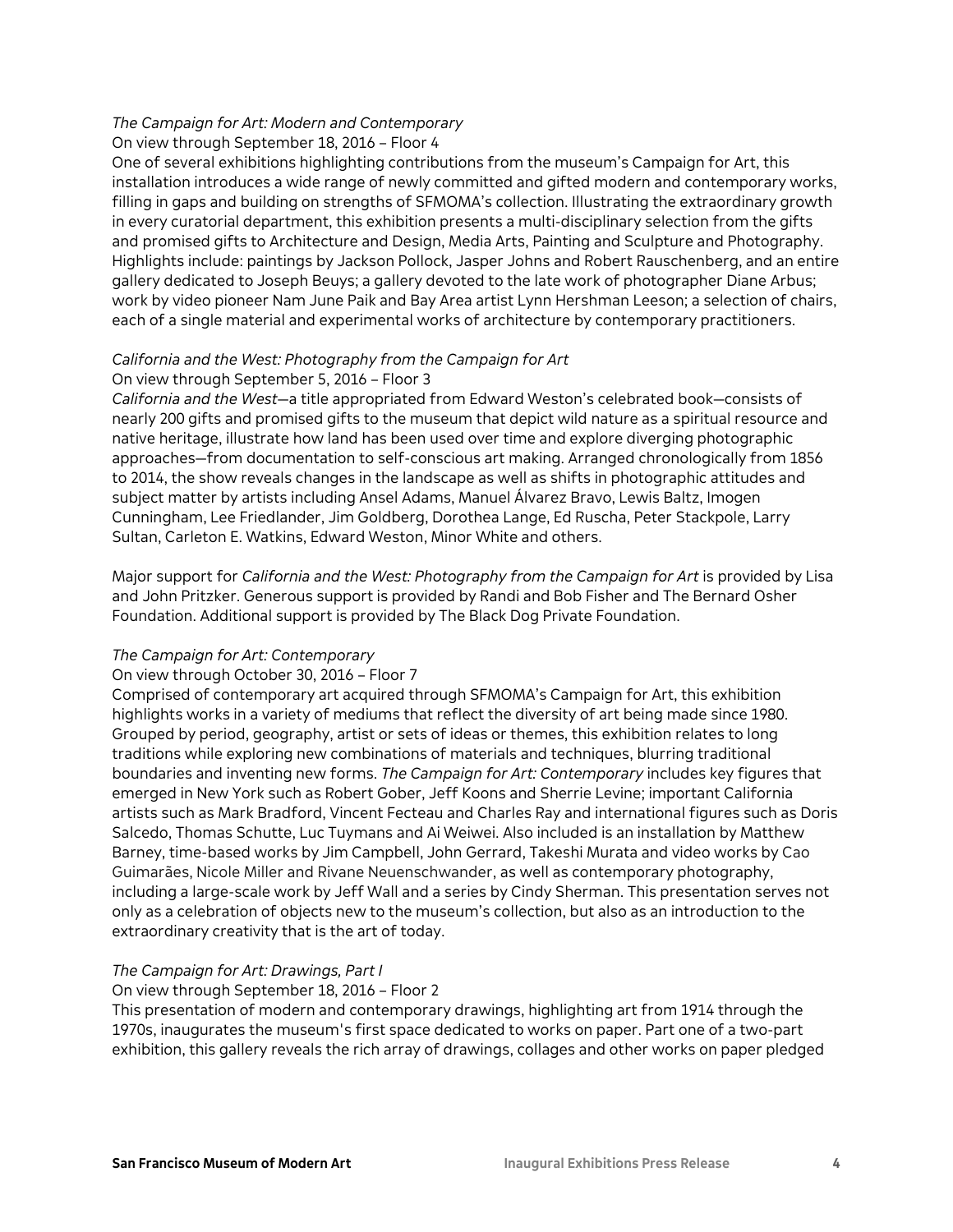to the museum through the Campaign for Art, including a group of Ellsworth Kelly's early collages and drawings; drawings by Arshile Gorky, Eva Hesse, Jasper Johns and Robert Smithson; and early watercolors by Georg Baselitz, among others. Together they capture the creative possibilities of drawing, as manifested in radical abstraction, intimate works of restraint or expressions of emotion and psychological experience.

The presenting sponsor of the Campaign for Art exhibitions is Bank of America. Leadership support is provided by Collectors' Forum, an SFMOMA art experience group. Major support is provided by the Prospect Creek Foundation. Additional support is provided by Robin Wright and Ian Reeves.

# **The Pritzker Center for Photography**

# *About Time: Photography in a Moment of Change*

### On view through September 25, 2016 – Floor 3

This thematic exhibition brings together work from 180 years of photographic history to consider how the medium's complex and ever-changing relationship with time has shaped our ideas about permanence and obsolescence, history and memory, among other temporal themes. Drawn from the museum's permanent collection and presenting a wide range of formats—from daguerreotypes to slide projections to video installation—*About Time* places historical works by Wilson Alwyn Bentley, Julia Margaret Cameron, Henri Cartier-Bresson and Martin Munkacsi in dialogue with contemporary works by Dawoud Bey, Phil Chang, Owen Kydd, Zoe Leonard and Simon Norfolk, among others. This exhibition also features a newly commissioned installation by Jason Lazarus entitled *Recordings #3 (At Sea)* (2014-2016).

Major support for *About Time: Photography in a Moment of Change* is provided by Lisa and John Pritzker. Additional support is provided by Kate and Wesley Mitchell.



#### **New Commissions and New Work**

#### *Claudy Jongstra: Aarde*

### On view through April 2, 2017 – Floor 5

A monumental, site-specific textile mural by Dutch designer Claudy Jongstra, *Aarde* (2016)—meaning "earth" in English—spans a large wall on the museum's fifth floor. The work is a visceral landscape of texture and color, using wool from heritage sheep Jongstra raises outside of her studio in the Netherlands and hand-dyed from botanicals cultivated on her farm. For the first time, the artist also utilizes an application of local minerals and flora for an enhanced surface effect. Working within a closed loop of resources, Jongstra's work exemplifies a contemporary, socially responsible practice.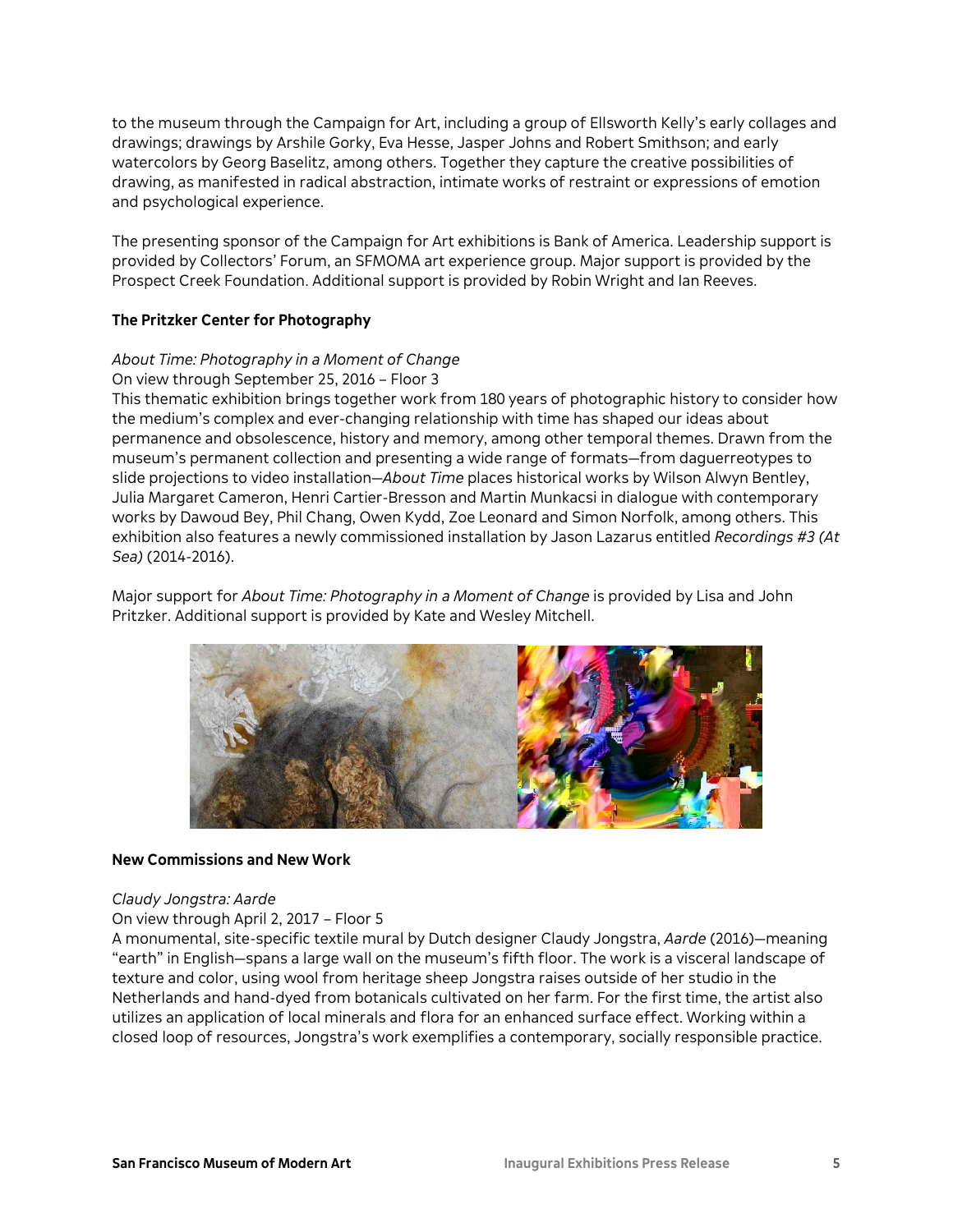Major support for *Claudy Jongstra: Aarde* is provided by Roberta and Steve Denning. Generous support is provided by Diana Nelson and John Atwater. Additional support is provided by Patricia W. Fitzpatrick, Denise Littlefield Sobel and The Creative Industries Fund NL.

# *New Work: Leonor Antunes*

### On view through October 2, 2016 – Floor 4

Portuguese artist Leonor Antunes presents a site-specific installation to inaugurate a new gallery dedicated to SFMOMA's New Work series. Antunes creates sculptures that conflate physical, measurable experience with the effects of memory and time. Layered with historical and material references, her installations extract details and components from work by artists, architects and designers associated with modernism. For this exhibition, the artist's first solo museum presentation on the West Coast, Antunes intertwines research of an unrealized residential commission in San Francisco by architect and designer Greta Magnusson Grossman, measurements from existing Grossman homes in Los Angeles and Sweden and the woven work of Anni Albers, as well as Ruth Asawa and Kay Sekimachi, two artists with strong ties to the Bay Area.

Generous support for *New Work: Leonor Antunes* is provided by Robin Wright and Ian Reeves. Additional support is provided by Alka and Ravin Agrawal and Adriane Iann and Christian Stolz.

# **Architecture + Design**

# *Model Behavior: Snøhetta's First Concepts for SFMOMA*

# On view through January 16, 2017 – Floor 3

As a practice, Snøhetta architects begin each project by identifying a set of conditions inherent to the site—not merely its physical setting, but also its cultural context with the goal of designing spaces that frame a condition, direct attention and provide a deliberate experience. More than 50 sketch models and five sketchbooks on view offer perspective on the process behind the SFMOMA expansion design, and a new mobile app provides an additional museum experience of built architecture with a narrated walk-through of key design decisions in the new SFMOMA.

Major support for *Model Behavior: Snøhetta's First Concepts for SFMOMA* is provided by The Bernard Osher Foundation.

### *Typeface to Interface: Graphic Design from the Collection*

### On view through October 23, 2016 – Floor 6

On the occasion of a major gift from graphic designer and collector Aaron Marcus, this exhibition presents a selection of nearly 250 works from SFMOMA's permanent collection of graphic design since 1950. *Typeface to Interface* notes the shift from analog to digital in visual communication, and will include important examples of communication tools that have shaped our relationship with graphic design. Oscillating between structured formalism and free form expression, the works on view illustrate the rapidly evolving field of graphic design. Advertising, wayfinding and information systems are displayed alongside artistic and conceptual experimentation, providing a view of the progressive discourse on what graphic design is and how it is used.

### **Media Arts**

*Film as Place*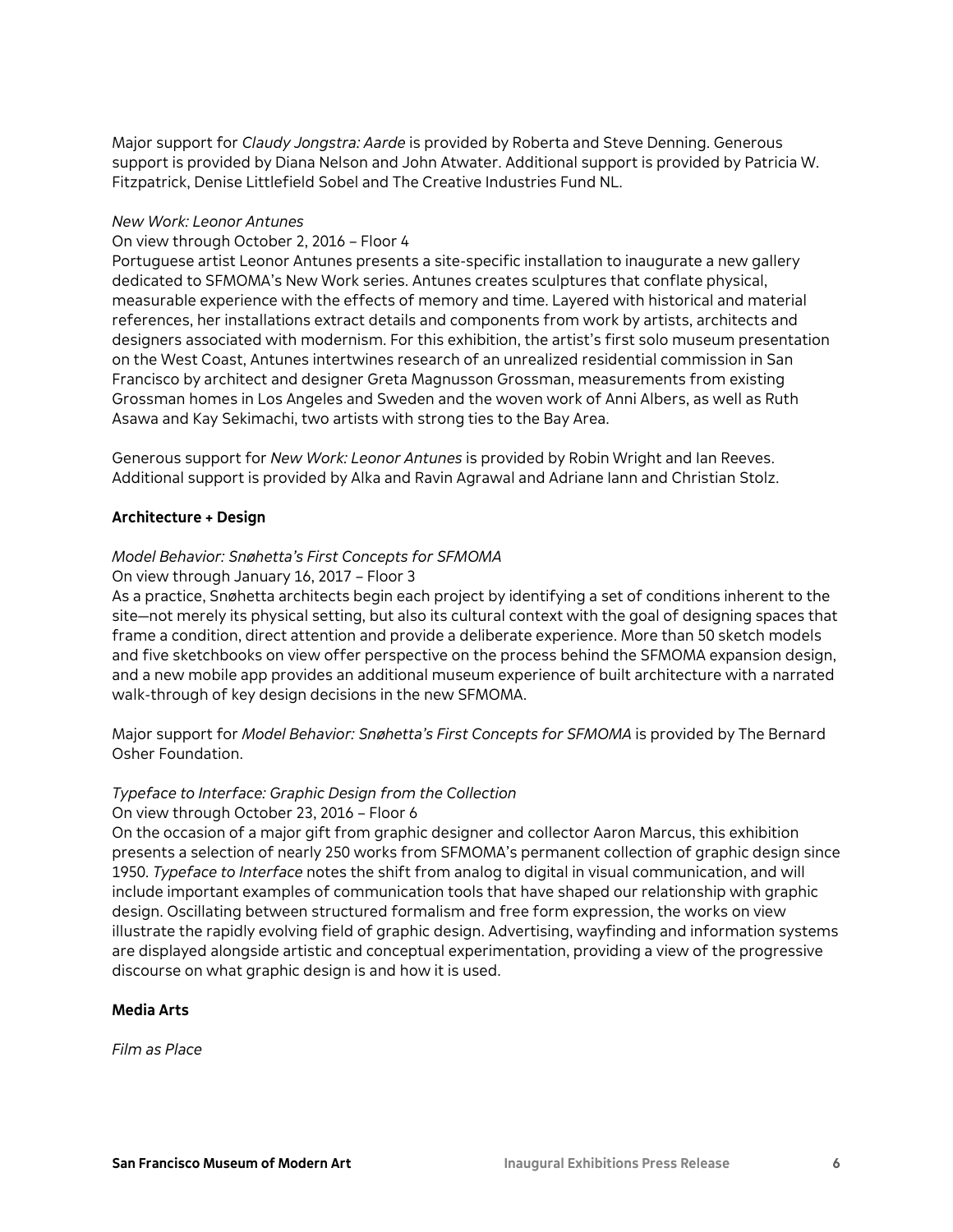# On view through October 30, 2016 – Floor 7

This thematic presentation centers on the notion of place from a variety of temporal and geographical angles. The five featured artists address specific locations as a meeting of history, geography and cultural conditions. *Film as Place* highlights Julia Scher's *Predictive Engineering,* a surveillance-based installation first conceived for SFMOMA's original Van Ness building in 1993, adapted by the artist for the museum's Mario Botta–designed building in 1998, and now restaged for a third iteration in response to both the expanded Snøhetta-designed building and the technology landscape of today. Also on view is Beryl Korot's seminal *Dachau 1974* (1974), an early multi-monitor video installation; and one section of rotating projections by three leading international artists—*Shadow Sites II* (2011) by Jananne Al-Ani (May 14 through July 10), *The Pixelated Revolution* (2012) by Rabih Mroué (July 16 through September 5) and *Phantoms of Nabua* (2009) by Apichatpong Weerasethakul (September 10 through October 30). Together, the works in *Film as Place* not only offer an investigation of the local presence of history, but also reveal how time-based situations and narratives are perceived through a cinematic and political lens.

# **Single Gallery Presentations and Permanent Collection**

# *Open Ended: Painting and Sculpture Since 1900*

# Ongoing – Floor 2

A re-envisioned presentation of works from the SFMOMA collection follow a loosely chronological path from the beginning of the 20th century to our own time. Organized in chapters, this exhibition focuses on historical periods, geographical places, shared sets of ideas and relationships between artists. Highlights include works widely recognized as masterpieces, such as Henri Matisse's *Femme au chapeau (Woman with a Hat)* (1905) and Mark Rothko's *No.14, 1960* (1960) as well as those considered experiments with ideas, techniques and forms, such as Robert Smithson's *Nonsite (Essen Soil and Mirrors)* (1969) and Robert Rauschenberg's *Automobile Tire Print* (1953). *Open Ended* encompasses new interpretations of the museum's collection and fresh ideas about the relative importance of artists and individual works of art.

Reinstallation of the painting and sculpture collection is supported in part by the Henry Luce Foundation and an award from the National Endowment for the Arts.

# *Art of Northern California: Three Views*

# On view through November 2016 – Floor 2

Underscoring SFMOMA's commitment to the art of California, and the Bay Area specifically, the inaugural installation of the museum's California galleries features local artists in three groupings: artists associated with the University of California, Davis, including Robert Arneson, Wayne Thiebaud and William T. Wiley; art by Joan Brown, Jess and Lee Mullican, emphasizing the personal, often spiritual, underpinnings of art produced in the region; and the Bay Area's vibrant Conceptual art scene of the late 1960s and 1970s, explored through works by David Ireland, Lynn Hershman Leeson and Tom Marioni, among others.

*Art of Northern California: Three Views* is supported by Jean and James E. Douglas, Jr., Mary J. Elmore and Sheri and Paul Siegel.

*Paul Klee in Color* On view through September 2016 – Floor 2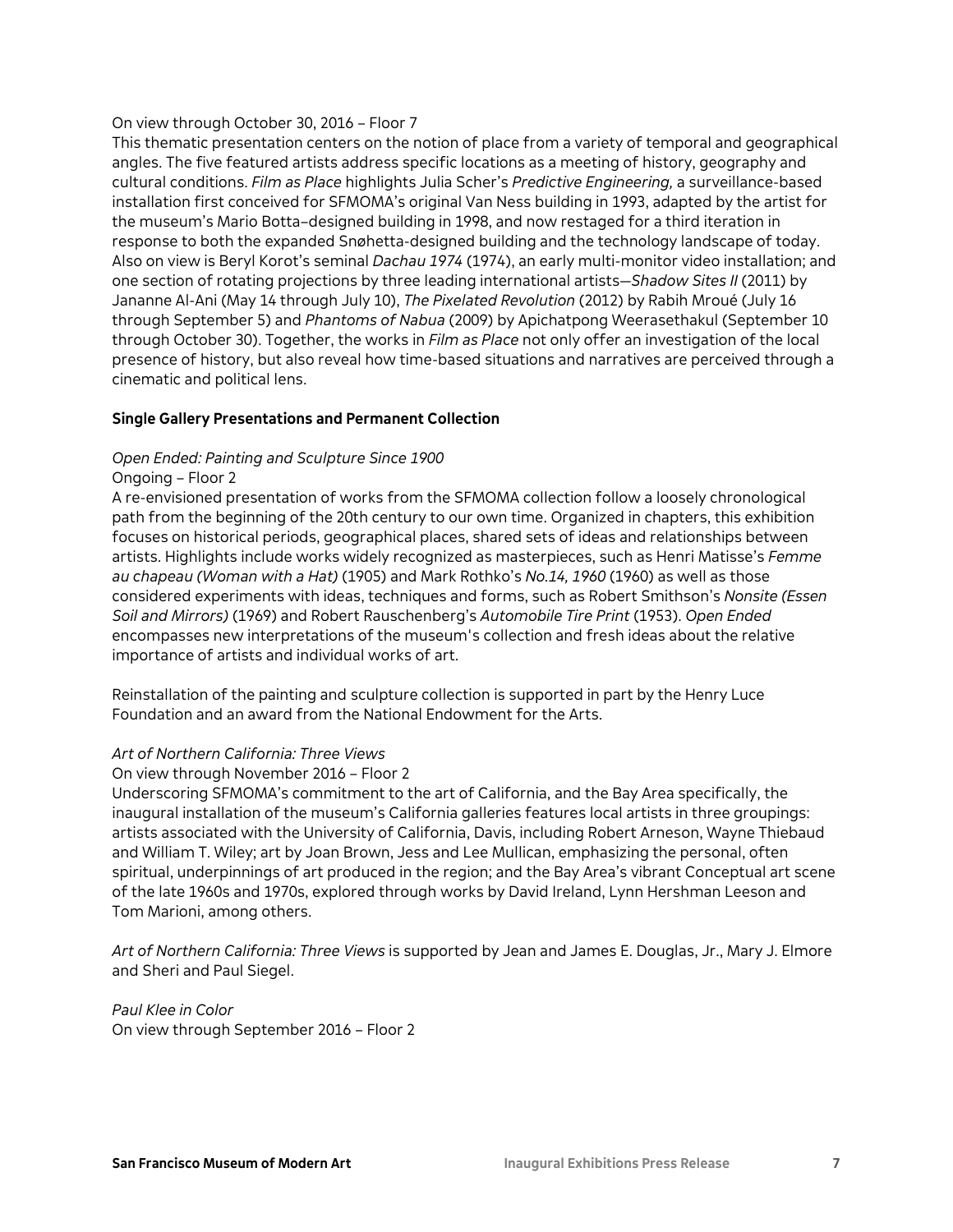This selection of 16 significant paintings and watercolors by Swiss-born modernist Paul Klee is SFMOMA's 45th exhibition dedicated to the artist since the renowned chemist and playwright Carl Djerassi first placed his holdings of Klee's work at the museum in the 1980s. Exploring Klee's use of color, which was both intuitive and theoretical for the profoundly experimental artist, works on view range from a delicate miniature from 1917 to a luminous landscape built out of blocks of color from 1940 and feature several pieces inspired by the artist's travels.

### *Learning to Love You More*

On view through August 21, 2016 – Floor 2/Koret Education Center

Launched in 2002, before the rise of the blogosphere and social media, Harrell Fletcher and Miranda July's *Learning to Love You More* (2002-2016) invited people from all over the world to respond to creative assignments that ranged from shooting short lo-fi documentaries to initiating lecture series. Through 2009, more than 8,000 submissions were collected and published as a web project, and *Learning to Love You More* now comprises the online archive, mailed-in objects and images. In the spirit of the project, Fletcher and July stipulated that exhibitions of the work may be curated by other artists. For this presentation of video, photography, sculpture and performance, SFMOMA commissioned artists Jonn Herschend and Will Rogan, the editors of the object-based publication *THE THING Quarterly*, to curate the work.

This presentation of *Learning to Love You More* is the inaugural exhibition for SFMOMA's new Koret Education Center. Exhibitions in this space complement the museum's programs in Education and Public Practice by exploring public collaboration involving a varied and inclusive range of makers, thinkers and writers.

#### **SFMOMA Hours and Admission**

SFMOMA is open to the public seven days a week from 10 a.m. to 5 p.m. through Labor Day, with free public spaces on the museum's ground floor opening at 9 a.m. daily. The museum hosts extended hours on Thursdays until 9 p.m., giving visitors the opportunity to enjoy exhibitions and programs in the evening.

Annual membership begins at \$100, and members enjoy unlimited free admission. General admission to SFMOMA is \$25, admission for seniors 65 years and older is \$22. Admission for visitors ages 19 through 24 is \$19. SFMOMA additionally provides free admission to all visitors 18 years and younger, to further its goal of building the next generation of art lovers.

# **San Francisco Museum of Modern Art**

151 Third Street San Francisco, CA 94103

Founded in 1935 as the first West Coast museum devoted to modern and contemporary art, a thoroughly transformed SFMOMA, with significantly enhanced gallery, education and public spaces, opens to the public on May 14, 2016. With six art-filled terraces, a new sculptural staircase and Roman steps where the public can gather, access to 45,000 square feet of free art-filled public space and free admission for visitors age 18 and younger, SFMOMA is more welcoming and more connected to San Francisco than ever before.

Visit [sfmoma.org](http://www.sfmoma.org/) or call 415.357.4000 for more information.